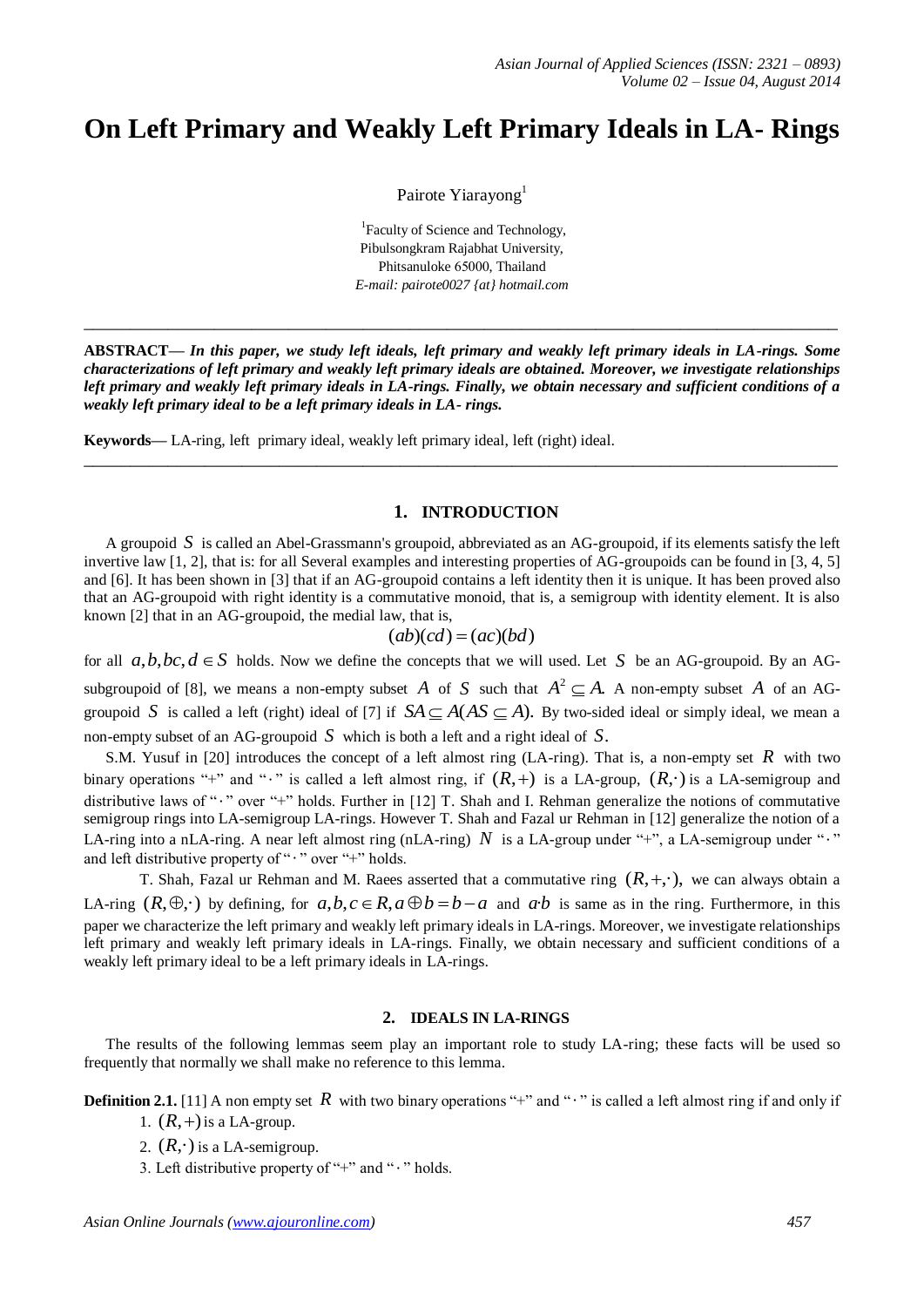**Lemma 2.2.** [14] Let  $(R, +, \cdot)$  be a LA-ring, then for all  $a, b, c \in R$ 

1. 
$$
0a = 0 = a \cdot 0
$$
.  
\n2.  $a(-b) = -ab = (-a)b$ .  
\n3.  $-(-a) = a$ .  
\n4.  $(-a)(-b) = ab$ .

**Lemma 2.3**. Let R be a LA-ring with left identity e. Then  $RR = R$  and  $R = eR = Re$ . **Proof.** Let R be a LA-ring with left identity e and let  $r \in R$  then  $r = er \in RR$ , for all so that  $R \subseteq RR$ . Since R is a LA-ring, we have  $RR \subseteq R$ . Thus  $RR = R$ . Now as e is a left identity in  $R$ ,  $ea = a$ , for all  $a \in R$ . Then  $R = eR$ . Since  $(ab)c = (cb)a$ , for all  $a, b, c \in R$ , we have  $(RR)e = (eR)R$ . Now,<br> $Re = (RR)e = (eR)R = RR = R$ .

$$
Re = (RR)e = (eR)R = RR = R
$$

Hence  $R = eR = Re$ .

**Definition 2.4.** [11] A nonempty subset  $I$  of a LA-ring  $R$  is a subring of  $R$  if under the binary operations in  $R$ , form a LA-ring.

**Definition 2.5.** [11] A subring  $I$  of  $R$  is called a left (right) ideal of  $R$  if  $RI \subseteq I$  ( $IR \subseteq I$ ) and is called ideal if it is left as well as right ideal.

**Lemma 2.6**. If  $R$  is a LA-ring with left identity, then every right ideal is a left ideal. **Proof.** Let R be a LA-ring with left identity and let A be a right ideal of R. Then for  $a \in A, r \in R$  consider

$$
ra = (er)a
$$
  
=  $(ar)e$   
 $\in (AR)R$   
 $\subseteq AR$   
 $\subseteq A$ ,

where *e* is a left identity, that is  $ra \in A$ . Therefore *A* is left ideal of *R*.

**Lemma 2.7**. If  $I$  is a left ideal of a LA-ring  $R$  with left identity, and if for any  $a \in R$ , then  $aI$  is a left ideal of  $R$ . **Proof.** Let  $I$  be a left ideal of  $R$ , consider

$$
s(ai) = (es)(ai)
$$
  
= (ea)(si)  
= a(si)  

$$
= a(RI)
$$
  

$$
\subseteq al
$$

and  $(ai) + (aj) = a(i + j) \in aI$ . Hence al is a left ideal of R.

**Lemma 2.8**. Let R be a LA-ring with left identity, and  $a \in R$ . Then Ra is a left ideal of R. **Proof.** Let R be a LA-ring with left identity, and  $a \in R$ . Then

$$
R(Ra) = (RR)(Ra)
$$
  
=  $(aR)(RR)$   
=  $(aR)R$   
=  $(RR)a$   
=  $Ra$ 

and  $(ra) + (sa) = (r + s)a \in Ra$ . Hence  $Ra$  is a left ideal of R.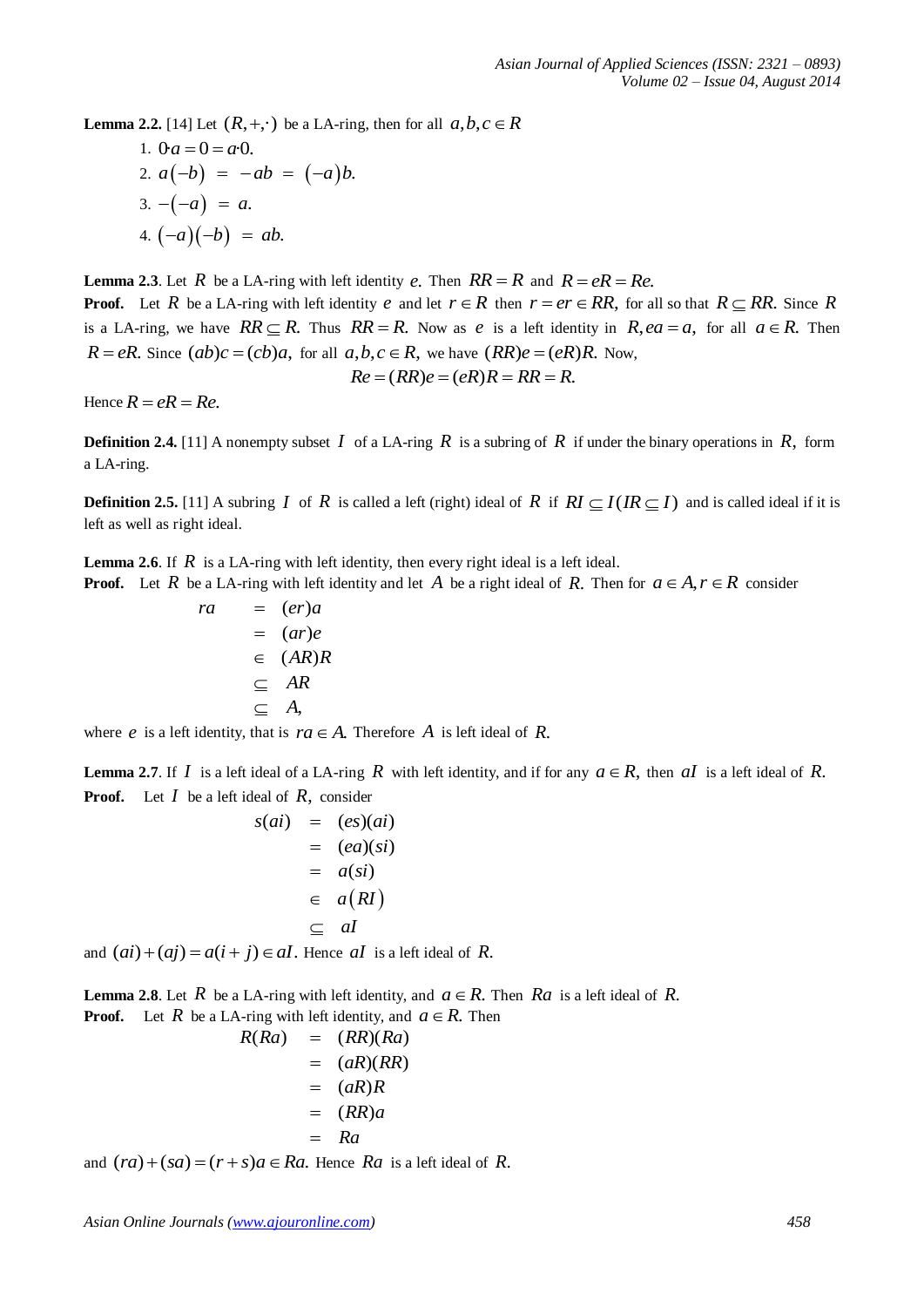**Lemma 2.9**. If  $I$  is an ideal of a LA-ring  $R$  with left identity, and if for any  $a \in R$ , then  $a^2I$  is an ideal of  $R$ . **Proof.** By Lemma 2.7, we have  $a^2I$  is a left ideal of R. Now consider

$$
(a2r)s = ((aa)r)s
$$
  
\n
$$
= ((ra)a)s
$$
  
\n
$$
= [e((ra)a)]s
$$
  
\n
$$
= [s((ra)a)]e
$$
  
\n
$$
= [(ra)(sa)]e
$$
  
\n
$$
= [(ra)(sa)]e
$$
  
\n
$$
= [(ca)s)r]e
$$
  
\n
$$
= [(rs)(aa)]e
$$
  
\n
$$
= [e(aa)](rs)
$$
  
\n
$$
= (aa)(rs)
$$
  
\n
$$
= a2(rs) \in a2I.
$$

Hence  $a^2I$  is an ideal of R.

**Lemma 2.10**. Let R be a LA-ring with left identity, and  $a \in R$ . Then  $Ra^2$  is an ideal of R. **Proof.** Let  $R$  be a LA-ring with left identity, and  $a \in R$ . Now consider

$$
Ra2 = (RR)a2
$$
  
=  $a2(RR)$   
=  $a2R$ .

By Lemma 2.9, we have  $Ra^2$  is an ideal of R.

**Lemma 2.11**. Let  $R$  be a LA-ring with left identity, and let  $A, B$  be left ideals of  $R$ . Then  $(A:B)$  is a left ideal in *R*, where  $(A:B) = \{r \in R : Br \subseteq A\}.$ 

**Proof.** Suppose that R is a LA-ring. Let  $s \in R$  and let  $a, b \in (A : B)$ . Then  $Ba \subseteq A$  and  $Bb \subseteq A$  so that  $B(a+b)$  =  $(Ba)+(Bb)$ 

and

$$
B(sa) = s(Ba) \n= sA \n= A.
$$

 $\subseteq$   $A+A$  $= A$ 

Therefore  $a+b \in (A:B)$  and  $sa \in (A:B)$  so that  $R(A:B) \subseteq (A:B)$ . Hence  $(A:B)$  is a left ideal in R.

**Corollary 2.12**. Let R be a LA-ring with left identity, and let A be left ideals of R Then  $(A:b)$  is a left ideal in *R*, where  $(A:b) = \{r \in R : br \in A\}.$ Proof. This follows from Lemma 2.11.

**Remark**.1. Let R be a LA-ring and let A be a left ideal of R. It is easy to verify that  $A \subseteq (A : r)$ .

2. Let  $R$  be a LA-ring with left identity  $e$ , and let  $A$  be a proper left (right) ideal of  $R$ . By Corollary 2.12, we have  $e \notin (A : r)$ , where  $r \in R - A$ .

2. Let R be a LA-ring and let  $A, B, C$  be left ideals of R. It is easy to verify that  $(A:C) \subseteq (A:B)$ , where  $B \subset C$ .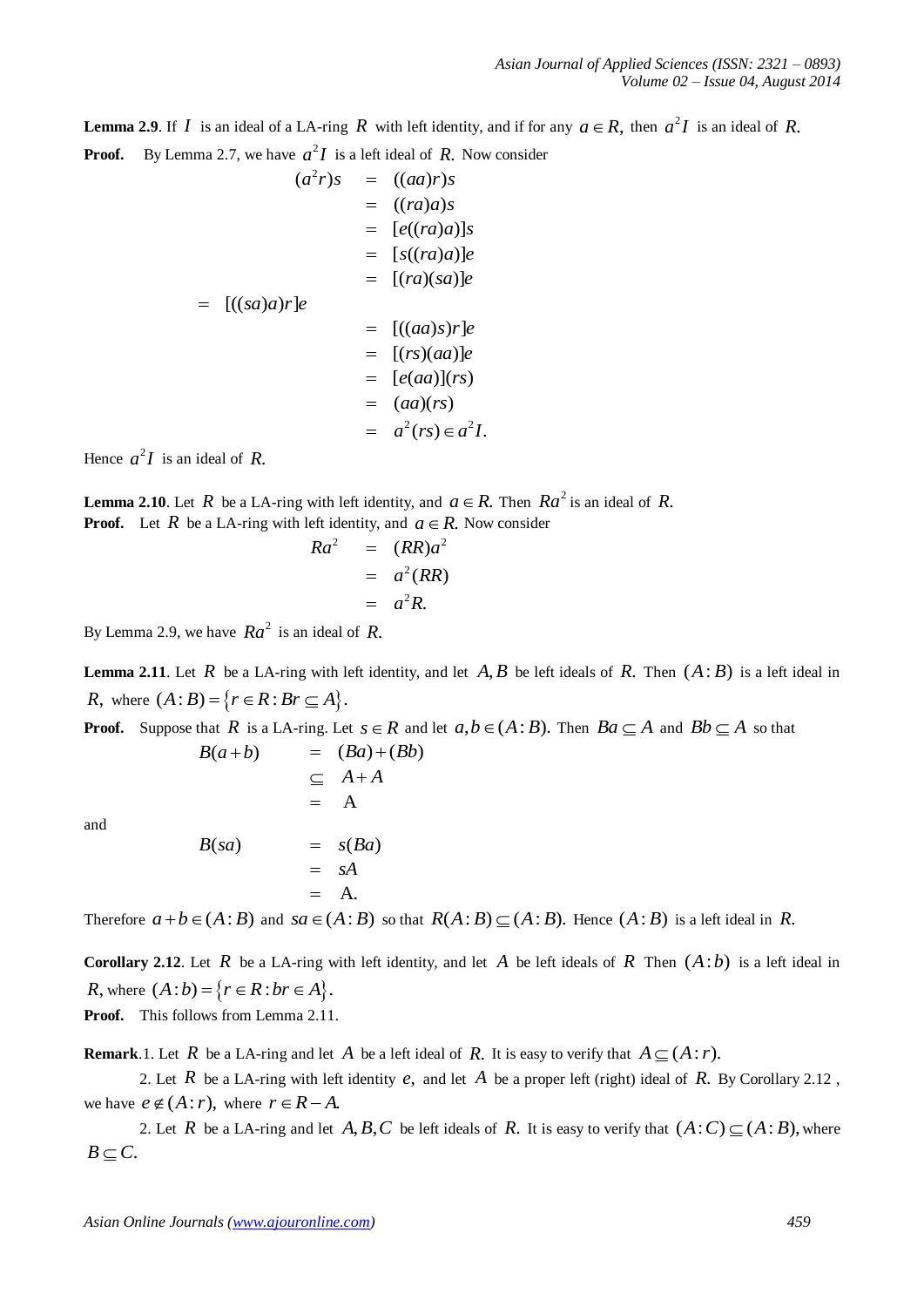#### **3. LEFT PRIMARY AND WEAKLY LEFT PRIMARY IDEAL IN LA-RINGS**

We start with the following theorem that gives a relation between left primary and weakly left primary ideal in  $\Gamma$ -LA-ring. Our starting points is the following definition:

**Definition 3.1.** A left ideal P is called left primary if  $AB \subseteq P$  implies that  $((AA)...A)A = A^n \subseteq P$  or  $B \subseteq P$ for some positive integer  $n$ , where  $A, B$  is a left ideals of  $R$ .

**Definition 3.2.** A left ideal P is called weakly left primary if  $0 \neq AB \subseteq P$  implies that  $((AA)...A)A = A^n \subseteq P$ or  $B \subseteq P$  for some positive integer *n*, where *A*, *B* is a left ideals of *R*.

**Remark**. It is easy to see that every left primary ideal is weakly left primary.

**Lemma 3.3.** If  $R$  is a LA-ring with left identity, then a left ideal  $P$  of  $R$  is left primary if and only if  $ab \in P$  implies that  $a^n \in P$  or  $b \in P$  for some positive integer *n*, where  $a, b \in R$ .

**Proof.** Let P be a left ideal of LA-ring R with left identity. Now suppose that  $ab \in P$ . Then by Definition of left ideal, we get

$$
(Ra)(Rb) = (RR)(ab)
$$
  
= R(ab)  
= RP  

$$
\subseteq P.
$$

Then  $a^n \in P$  or  $b \in P$  for some positive integer *n*. Conversely, the proof is easy.

Corollary 3.4. If  $R$  is a LA-ring with left identity, then a left ideal  $P$  of  $R$  is weakly left primary if and only if  $0 \neq ab \in P$  implies that  $a^n \in P$  or  $b \in P$  for some positive integer *n*, where  $a, b \in R$ . **Proof.** This follows from Lemma 3.3.

Let *R* be a LA-ring and *A* be a subset of *N*. We write  
\n
$$
\sqrt{A} = \{a \in N : a^k \in A \text{ for some positive integer } k\}.
$$

**Theorem 3.5.** Let  $R$  be a LA-ring, and let  $P$  be an ideal of  $R$ . If  $P$  is a weakly left primary ideal that is not let primary. Then  $\sqrt{P} = \sqrt{0}$ .

**Proof.** Let R be a LA-ring with identity. First, we prove that  $P^2 = 0$ . Suppose that  $P^2 \neq 0$  we show that P is weakly left primary. Let  $ab \in P$ , where  $a, b \in R$ . If  $ab \neq 0$ , then either

$$
a \in \sqrt{P} \text{ or } b \in P
$$

since P is weakly left primary ideal. So suppose that  $ab = 0$ . If  $Pb \neq 0$ , then there is an element p' of P such that  $p'b \neq 0$ , so that

$$
0 \neq p'b = (p'+a)b \in P,
$$

and hence P weakly left primary ideal gives either  $p' + a \in \sqrt{P}$  or  $b \in P$ . As  $p' + a \in \sqrt{P}$  and  $p' \in P \subseteq \sqrt{P}$ we have either  $a \in \sqrt{P}$  or  $b \in P$ . So we can assume that  $Pb = 0$ . Similarly, we can assume that  $Pa = 0$ . Since  $P^2 \neq 0$ , there exist  $c, d \in P$  such that  $cd \neq 0$ . Then

$$
0\neq (a + c)(b + d)\in P,
$$

so either  $a + c \in \sqrt{P}$  or  $b + d \in P$ , and hence either  $a \in \sqrt{P}$  or  $b \in P$ . Thus P is left primary ideal. Clearly,  $\sqrt{0} \subseteq \sqrt{P}$ . As  $P^2 = 0$ , we get  $\sqrt{P} \subseteq \sqrt{0}$ , hence  $\sqrt{P} = \sqrt{0}$ , as required.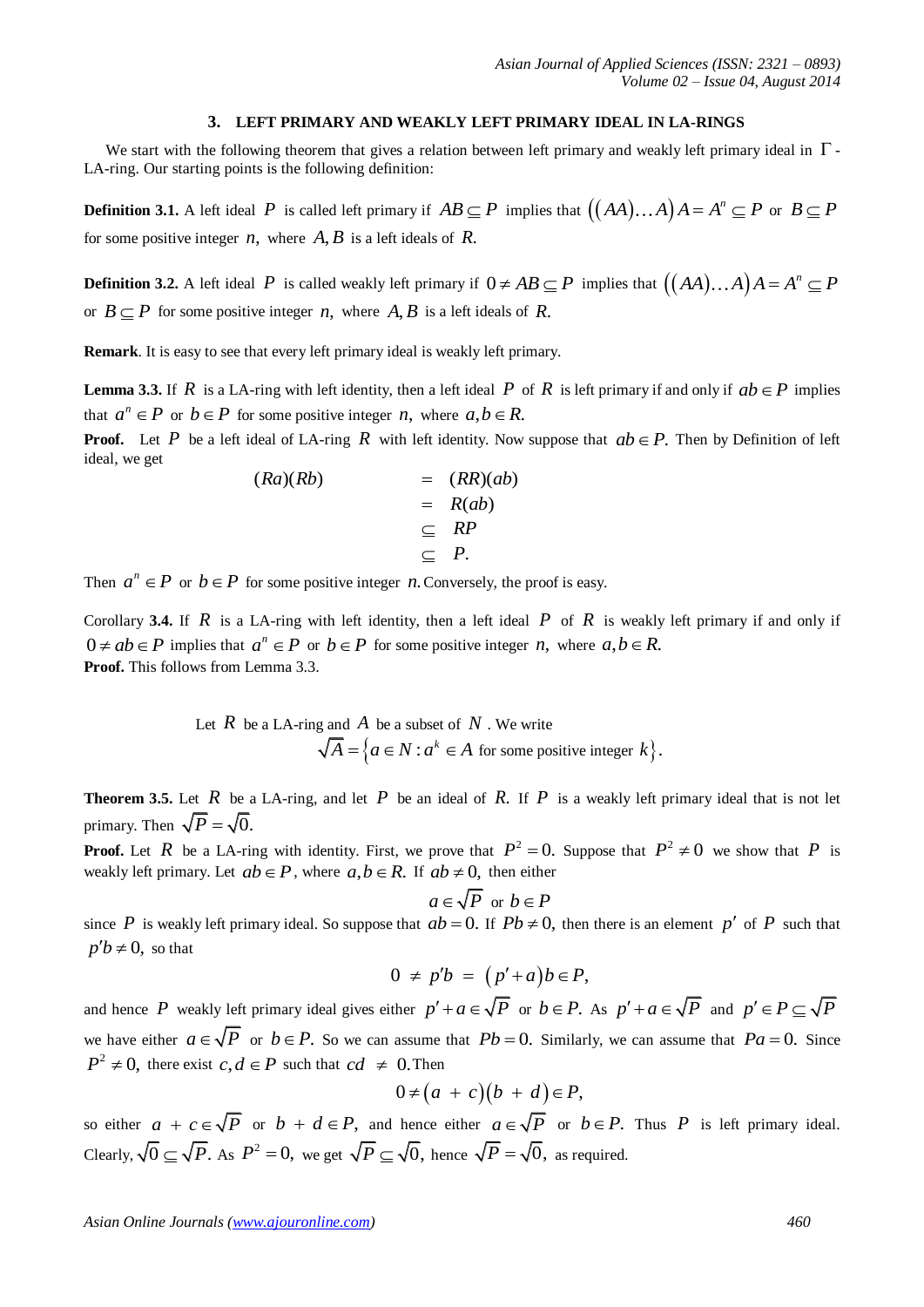**Corollary 3.6.** Let R be a  $\Gamma$ -LA-ring, and let P an ideal of R. If  $\sqrt{P} \neq \sqrt{0}$ , then P is left primary if and only if *P* is weakly left primary.

**Proof.** This follows from Theorem 3.5.

**Lemma 3.7.** Let  $R$  be a LA-ring with identity, and let  $P$  be a proper ideal of  $R$ . If  $P$  is a weakly left primary ideal of *R*, then  $(P:Ra) = P \cup (0:Ra)$ , where  $a \in R - \sqrt{P}$ .

**Proof.** Let  $R$  be a LA-ring with identity, and let  $P$  be a weakly left primary ideal of  $R$ . Clearly,

$$
P\cup(0:Ra)\subseteq (P:Ra).
$$

For the other inclusion, suppose that  $m \in (P : Ra)$ , so that

$$
(Ra)(Rm) = (mR)(aR)
$$
  
= (ma)(RR)  
= (ma)R  
= (Ra)m  
= (Ra)m  
= P.

If  $0 \neq (Ra)m$ , then  $m = em \in Rm \subseteq P$  since P is weakly left primary. If  $0 = (Ra)m$ , then  $m \in (0:Ra)$  so we have the equality.

**Corollary 3.8.** Let  $R$  be a LA-ring with identity, and let  $P$  be a proper ideal of  $R$ . If  $P$  is a weakly left primary ideal of *R*, then  $(P : a) = P \cup (0 : a)$ , where  $a \in R - \sqrt{P}$ . Proof. This follows from Lemma 3.7.

**Corollary 3.9.** Let  $R$  be a LA-ring with identity, and let  $P$  be a proper ideal of  $R$ . If  $(P:Ra) = P \cup (0:Ra)$ , then  $(P:Ra) = P$  or  $(P:Ra) = (0:Ra)$ , where  $a \in R - \sqrt{P}$ . **Proof.** This follows from Lemma 3.7.

**Theorem 3.10.** Let  $R$  be a LA-ring with identity, and let  $P$  be a proper ideal of  $R$ . If  $(P:n) = P$  or  $(P:n) = (0:n)$ , then P is a weakly left primary ideal of R, where  $n \in R - \sqrt{P}$ . **Proof.** Let R be a LA-ring with identity, and let P be a proper ideal of R. Suppose that Let  $0 \neq mn \in P$ , where  $m \in R - \sqrt{P}$ . Then

$$
m\!\in\!\left(P\!:\!n\right)\;=P\;\cup\!\left(0\;:n\right)
$$

by Corollary 3.9 hence  $m \in P$  since  $mn \neq 0$ , as required.

**Lemma 3.11**. Let  $R = R_1 \times R_2$ , where each  $R_i$  is a LA-ring with identity. Then the following hold:

(i) If A is a left ideal of 
$$
R_1
$$
, then  $\sqrt{A \times R_2} = \sqrt{A} \times R_2$ .  
\n(ii) If A is a left ideal of  $R_2$ , then  $\sqrt{R_1 \times A} = R_1 \times \sqrt{A}$ .

**Proof.** The proof is straightforward.

**Theorem 3.12.** Let  $R = R_1 \times R_2$ , where each  $R_i$  is a LA-ring with identity. If P is a weakly left primary (left primary) ideal of  $R_1$ , then  $P \times R_2$  is a weakly left primary (left primary) ideal of R.

**Proof.** Suppose that  $R = R_1 \times R_2$ , where each  $R_i$  is a LA-ring with identity and P is a weakly left primary ideal of  $R_{\rm l}$ . Let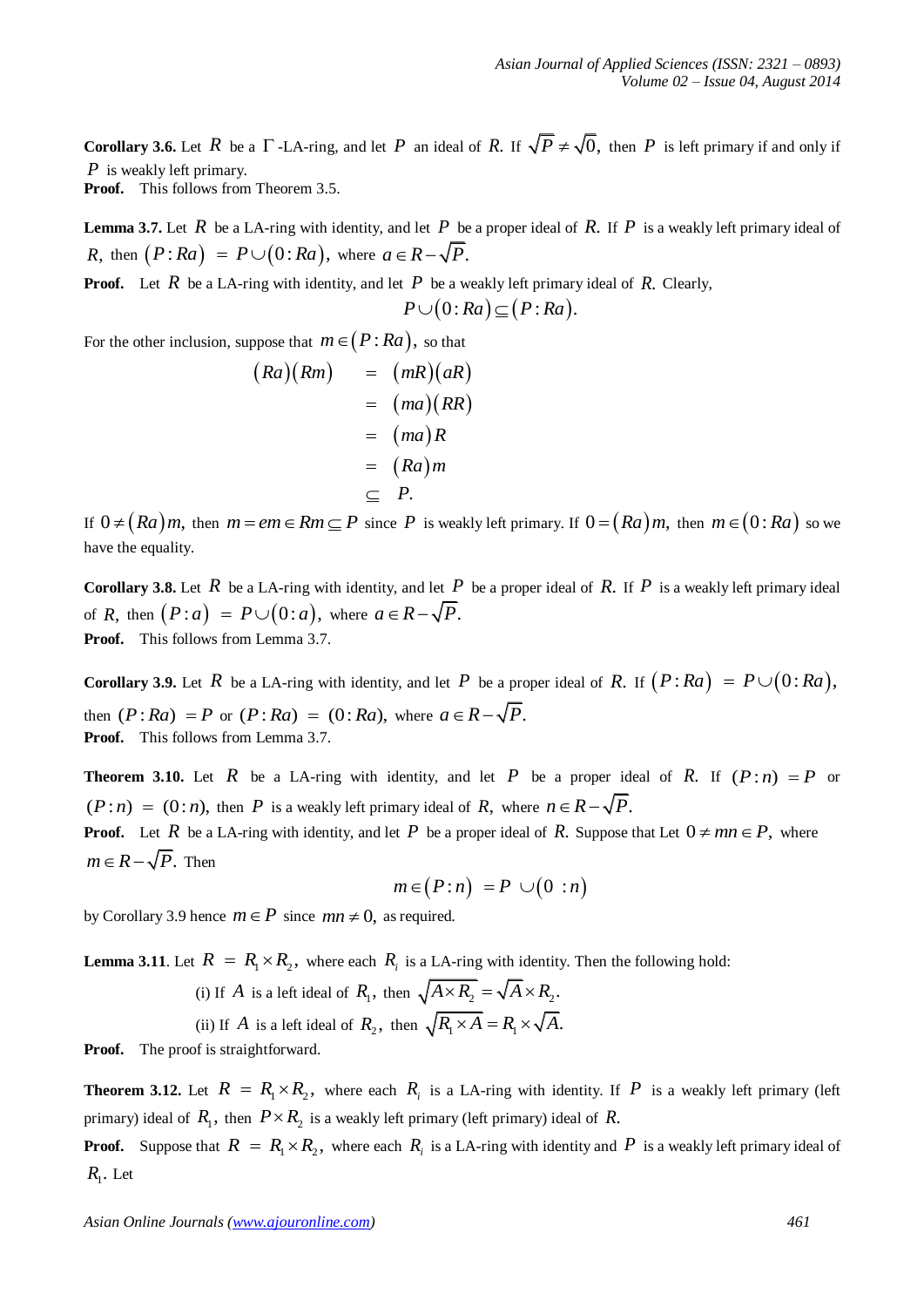$$
0 \neq (a,b)(c,d) = (ac,bd) \in P \times R_2,
$$

where  $(a,b),(c,d) \in R$  so either  $a \in \sqrt{P}$  or  $c \in P$  since P is weakly left primary. It follows that either  $(a,b) \in \sqrt{P} \times R_2 = \sqrt{P \times R_2}$  or  $(c,d) \in P \times R_2$ .

By Definition of weakly left primary ideal, we have  $P \times R_2$  is a weakly left primary ideal of R.

**Corollary 3.13.** Let  $R = R_1 \times R_2$ , where each  $R_i$  is a LA-ring with identity. If P is a weakly left primary (left primary) ideal of  $R_2$ , then  $R_1 \times P$  is a weakly left primary (left primary) ideal of R. **Proof.** This follows from Theorem 3.12.

where  $(a, h)_{1}(c, d) \in R$  so collect  $a \in \sqrt{P}$  or  $a \in \sqrt{P}$  or  $a \in \sqrt{P}$  or  $b \in \sqrt{P} \times R_{1} = \sqrt{P \times R_{1}}$  or  $f \in R$  weakly left primary its follows that complete  $(a, b) \in \sqrt{P \times R_{1}} = \sqrt{P \times R_{1}}$  or  $(c, d) \in P \times R_{2}$ .<br> **As is poi Corollary 3.14.** Let 1  $= \prod R_i,$ *n i i*  $R = \prod R$  $=\prod_{i=1} R_i$ , where each  $R_i$  is a LA-ring with identity. If P is a weakly left primary (left primary) ideal of  $R_j$ , then  $R_1 \times R_2 \times ... \times P_j \times R_{j+1} \times ... \times R_n$  is a weakly left primary (left primary) ideal of *R*.

**Proof.** This follows from Theorem 3.12 and Corollary 3.13.

**Theorem 3.15.** Let  $R = R_1 \times R_2$ , where each  $R_i$  is a LA-ring with identity. If P is a weakly left primary ideal of  $R$ , then either  $P = 0$  or  $P$  is left primary.

**Proof.** Let  $R = R_1 \times R_2$ , where each  $R_i$  is a LA-ring with identity and let  $P = R_1 \times P_2$  be a weakly left primary ideal of R. We can assume that  $P \neq 0$ . So there is an element  $(a,b)$  of P with  $(a,b) \neq (0,0)$ . Then

$$
(0,0) \neq (a,e)(e, b) \in P,
$$

gives either

$$
(a, e) \in \sqrt{P} = \sqrt{P_1} \times R_2
$$
 or  $(e, b) \in P$ 

If  $(e, b) \in P$ , then  $P = R_1 \times P_2$ . We show that  $P_2$  is left primary hence P is weakly left primary by Corollary 3.13. Let  $cd \in P_2$ , where  $c, d \in R_2$ . Then  $(0,0) \neq (e,c)(e,d) = (e,cd) \in P$ ,

$$
(0,0) \neq (e,c)(e,d) = (e,cd) \in P,
$$

so either  $(e, c) \in \sqrt{P} = \sqrt{R_1 \times P_2} = R_1 \times \sqrt{P_2}$  or  $(e, d) \in P$  and hence either  $c \in \sqrt{P_2}$  or  $d \in P_2$ . By a similar argument,  $P = R_1 \times P_2$  is left primary.

**Proposition 3.16.** Let  $A \subseteq P$  be proper ideals of a LA-ring R. Then the following hold:

(i) If  $P$  is weakly left primary (left primary), then  $P/A$  is weakly left primary (left primary).

(ii) If A and  $P/A$  are weakly left primary (left primary), then P is weakly left primary (left primary). **Proof.** (i) Let  $0 \neq (a + A)(b + A) = ab + A \in P/A$ , where  $a, b \in R$  so  $ab \in P$ . If  $ab = 0 \in A$ ,

then

$$
(a+A)(b+A)=0,
$$

a contradiction. So if P is weakly left primary, then either  $a \in \sqrt{P}$  or  $b \in P$ , hence either  $a + A \in \sqrt{P/A}$  or  $b + A \in P/A$ , as required.

(ii) Let  $0 \neq ab \in P$ , where  $a, b \in R$ , so  $(a+A)(b+A) \in P/A$ . For  $ab \in A$ , if A is weakly left primary, then either